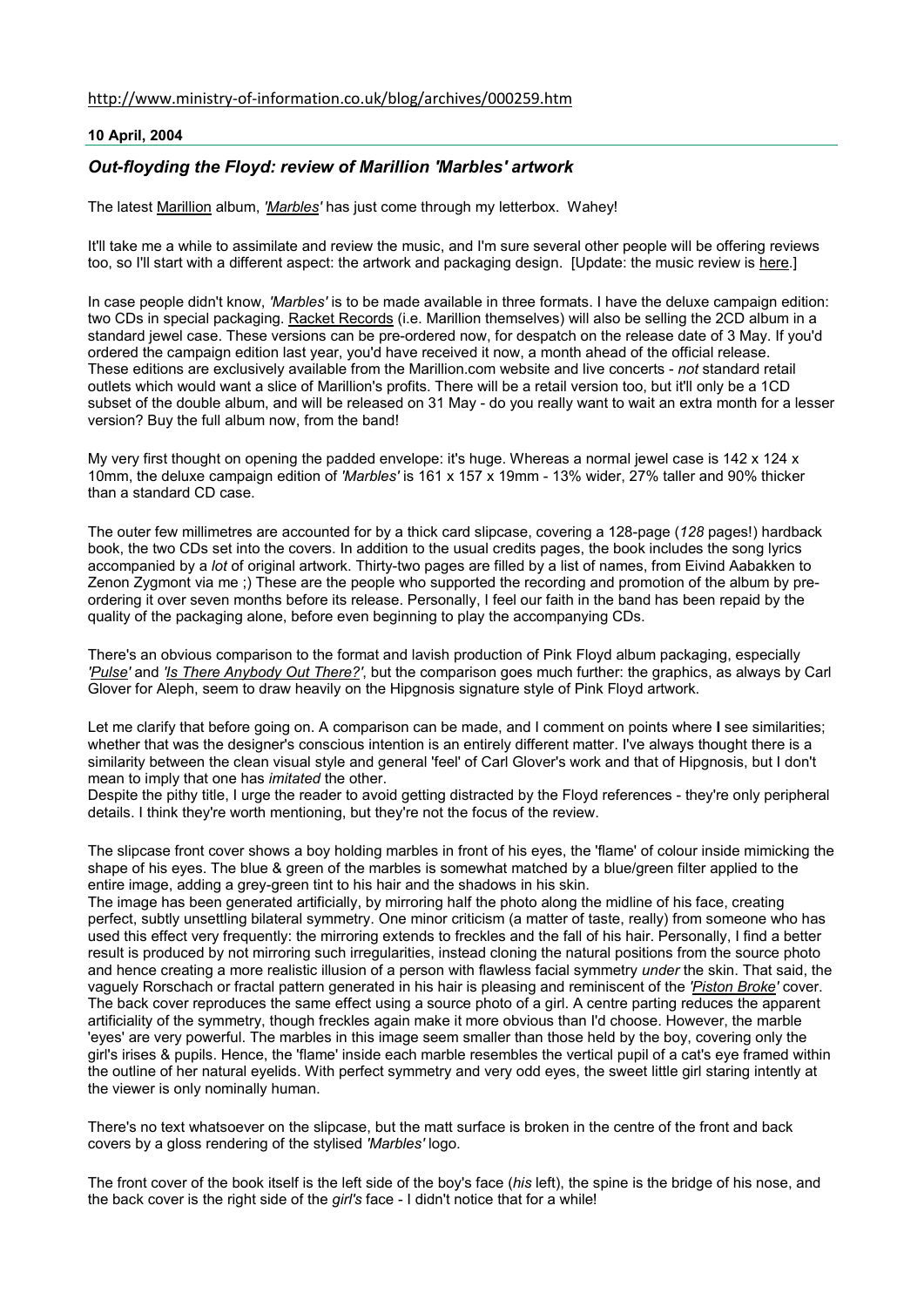I'm not going to comment on every single image, (but probably most of them), and in sufficient detail to require that I do so in a couple of sittings and in a couple of postings. Here's the first.

The image on pages 10-11 is a good example of partial symmetry: a photo of a mowed field scattered with grass bales wrapped in black plastic (much like the scatter of marbles mid-game), with a giant black marble at the centre. The image is mirrored along this midline, but p.10 isn't quite a mirror image of p.11. The two nearest bales aren't mirrored, an electricity pole only appears on p.10, and the grassed foreground is different on each page. But for the direction of the light falling on two bales, this could give the illusion of a real field with carefully-arranged bales, rather than a post-processing effect.

There's a strong 'Pink Floyd' feel to the image - the *'Atom Heart Mother'* cow must have wandered just out of shot. [See what I mean about the Floyd references? I think there's a *feel* of the AHM cover about this image, but I'm not suggesting there has necessarily been an attempt to *reproduce* it.]

Pages 12-13 show the plastic and foil packaging of throat pastilles, all already removed except for one, itself a marble. Nice concept.

The spread on pages 24-25, showing a huge bulk goods train apparently passing down the middle of a road, with a white human silhouette superimposed in the middle of the image, screams *'Wish You Were Here'* - the colouring and imagery strongly matches that of the Pink Floyd album cover and booklet photography.

I can't work out whether the train really is in the street, or it's a stunning photo composite - it certainly looks genuine, just unlikely!

A 'no parking' sign in the foreground has been altered to show the *'Marbles'* logo. I'm unsure whether this adds anything to the overall result; its use on the following spread (p.26-7) as a corporate logo or graffito on a pristine white wall, is more effective.

These two double-page spreads and a third on p.28-9 collectively accompany the lyrics to *'Genie'*. Though superficially dissimilar, there is continuity between the first 'crowded' street scene, more open second street scene under a deep blue sky, and the less urban view of a isolated house under an identical sky.

Pages 30-31, an array of marbles in varying focus against a pink-purple background, could have been taken directly from the booklet of Pink Floyd's *'Meddle'*.

The image on p.32-33 has the distinctive feel of earlier Carl Glover artwork for Marillion, but I can't clearly explain why. Perhaps it's the use of a crisply-focussed photo of an innocuous but compelling object (in this case, the canopy of a palm tree) superimposed onto a false-colour abstract background.

Pages 34-35 show a view of the sky, looking directly at the sun (representing a marble?), which isn't actually visible, its position only apparent from the pattern of light on the obscuring clouds. *'Obscured By Clouds'* - no, I *don't* think that was deliberate, and I see no visual reference to that album's artwork! An overlain drawing of a flower (a sunflower, I think) links to the visual style of the previous spread. The inclusion of houses on a hill at the lower right of the image is compositionally a little odd, though I suppose it balances the text (lyrics to *'Fantastic Place'*) at the top left, and somewhat reinforces the lyrics themselves.

Whilst the viewer looks up at the palm tree on p.32-33 and further up at the sky on p.34-35, for the final image of the *'Fantastic Place'* sequence, the viewpoint is downwards, at the feet of someone paddling on a beach. Though the whole image is strongly tinted turquoise, the source image has to be from the *'Radiation'* photo session - the setting, stance and robe match those of the torch bearer perfectly.

The images accompanying the *'The Only Unforgivable Thing'* lyrics (p.38-43) are of typical British street scenes, the lyrics displayed on road signs, billboards and a bus shelter in the characteristic typefaces of those media. The *'Marbles'* logo appears again on pages 42 and 43, on a bus stop and billboard, but they fit the setting rather better than the same usage on p.25, as the context is better established.

The crisp (almost artificially so) focus on the lyrics and static street furniture contrasts well with the blurred passing traffic photographed with a long exposure; the result echoes the cover of *'Marillion.com'*.

The bus stop image on p.42 shows the *'Marbles'* cover image generated from a photo of a different boy. Somehow this rendering doesn't work so well as the one that was chosen for the cover. Conversely, the cover image wouldn't work so well in p.42's mock advert. Good decision.

The giant marble on p.47 has been very effectively inserted into a Californian street scene - the lighting and unifying film grain are very convincing. Look carefully - the marble is the same one as used in the pastille packaging on p.13, rotated 90° anticlockwise and flipped left to right. Exactly the same photo is used again for the vast marble in the crater on pages 64-65.

The artwork of the *'Ocean Cloud'* pages (58-63) have a different feel to the rest of the book, being aged b&w/sepia blurred photos with a maritime theme: a coastline seen from a couple of kilometres offshore, a sailor looking out to sea from a ship's deck with a ghostly bearded figure in the foreground, and an indistinct blurred object which might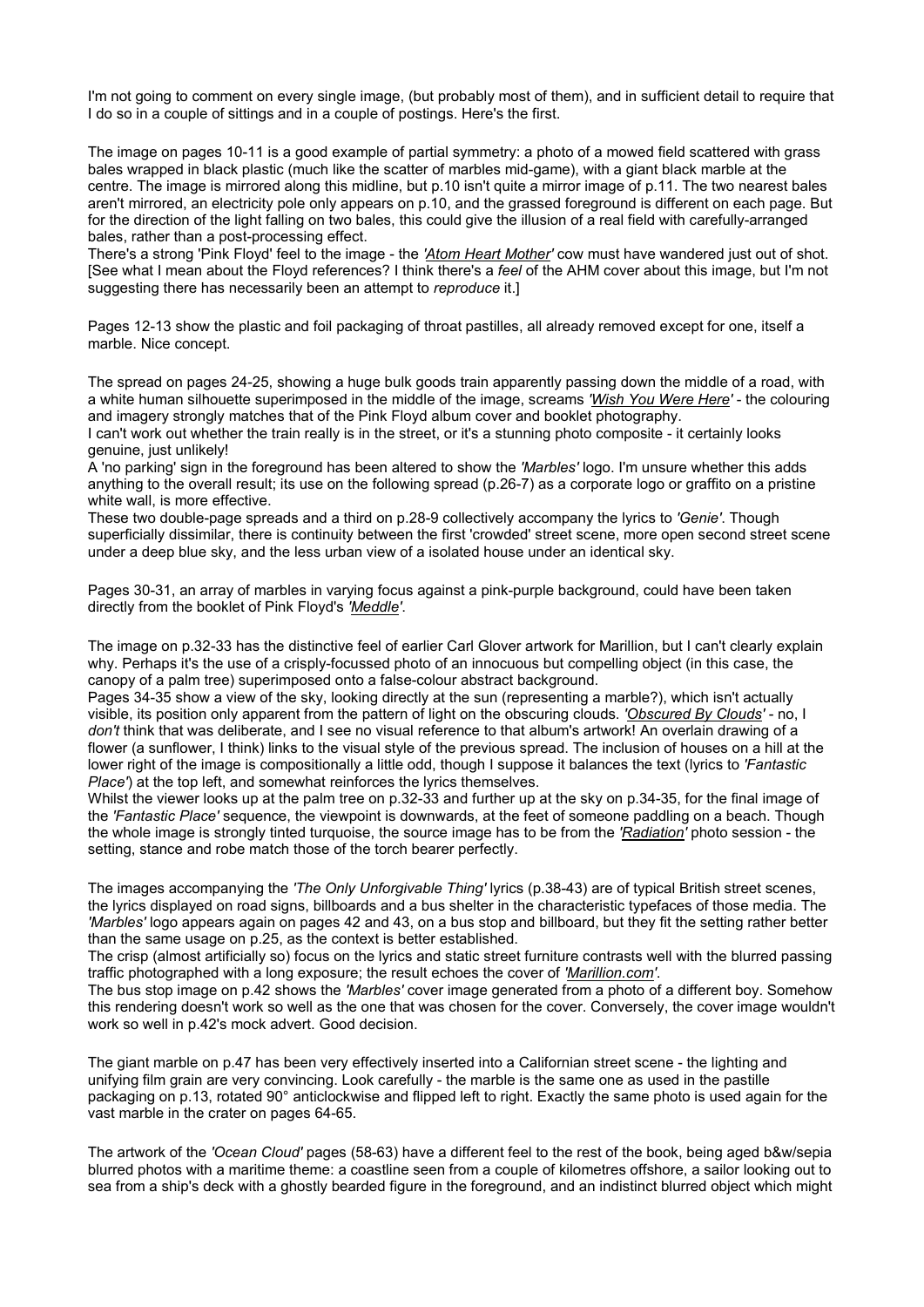be an aerial view of a ship. The result is reminiscent of Porcupine Tree's *'In Absentia'* or something from *'Bass Communion'* or *'IEM'* rather than being typical Marillion imagery.

Halfway through the book, I'll pause there.

## 12 April, 2004

## *Review of Marillion 'Marbles' artwork, pt.2*

Continued from here, this is the other half of my review of the artwork on the deluxe campaign edition of *'Marbles'*:

I initially thought page 67 showed a near-sphere of liquid, but on closer examination, it's a shattered marble (which supports the lyrics of *'Marbles III'* on the facing page), exhibiting a characteristic glass fracture pattern, not ripples. Unfortunately, I don't think the colour and graininess of the marble itself quite match those of the cityscape behind, so the composite image isn't entirely convincing. This is compounded by the opacity of a glass shard at the lower right and the shadow of the marble on nearby cars, which seem unnatural.

I mentioned Rorschach earlier: p. 68-69 couldn't be a more overt reference to the psychiatric test. So what do you see in the inkblot?

Pages 70-75 (the *'The Damage'* lyrics pages) employ a similar technique to that on p.24: certain people have been removed from each scene, leaving their shadows and silhouettes. Whereas on p.24 the silhouette was empty white, this time the silhouettes act as a window to a different, complementary image. On pages 70-71, three people in the foreground of a deep blue railway platform scene have been cut out to show close-ups of yellowishgreen marbles against a bright white background (light box?). Could these be the people who have been 'enlightened' by hearing the album? One carried a shoulder bag displaying the Marbles logo - a nice touch. Oddly, five people in the background at the left of the image have featureless faces, like the businessman in the Pink Floyd *'Wish You Were Here'* album booklet.

On pages 72-73, the main image is crowded coastal promenade, whereas the view through the silhouettes in a deserted airport concourse - perhaps the route the people took to reach the seaside resort? Page 74 is a city street, looking up at tall buildings. The colouring is strongly blue again, and also like p.70-71 the

'Marbles' logo appears in red, this time in a street sign/light. In contrast to the tall buildings in the background, the view through the silhouettes (again yellow-green) shows a pedestrian subway (underpass), itself reminiscent of the *'Shot In The Dark'* cover.

Finally, p.75 is the portrait of a person sitting at an outdoor café table in bright sunlight. However the person him/herself has been removed, and the view is through to a lamp post at dusk (again tinted yellowish-green).

If there's a relevance to the image on p.76-77, of poppy seed pods against a pure while background, I don't really see it, unless it's an in-joke reference to *'The Opium Den'* from *'Brave'*.

I don't have much to say about the next eighteen pages, though since eight of them are a list of names and a further three have no images, that's not quite so much of a jump as it initially sounds. The images on the remaining seven pages supplement the lyrics in establishing the atmosphere of the songs, but that's for the listener to discover.

The sheet-metal dome on pages 96-97, could be a partial image of a sphere, and hence another variety of marble, but my immediate thought is of another Pink Floyd cover: the huge metal faces on the cover of *'The Division Bell'*.

Having spotted an apparent trend, one might regard the repeating rainbow motif in the 'Angelina' pages (98-103) as yet another Pink Floyd homage, to the famous cover of *'Dark Side Of The Moon'*. However, the resemblance isn't otherwise particularly great, so that might be over-interpreting.

Pages 108-109 may be my favourite image: an unmodified photo of marbles lying amongst heavily frosted grass, the glass also frosted to near-opacity by moisture.